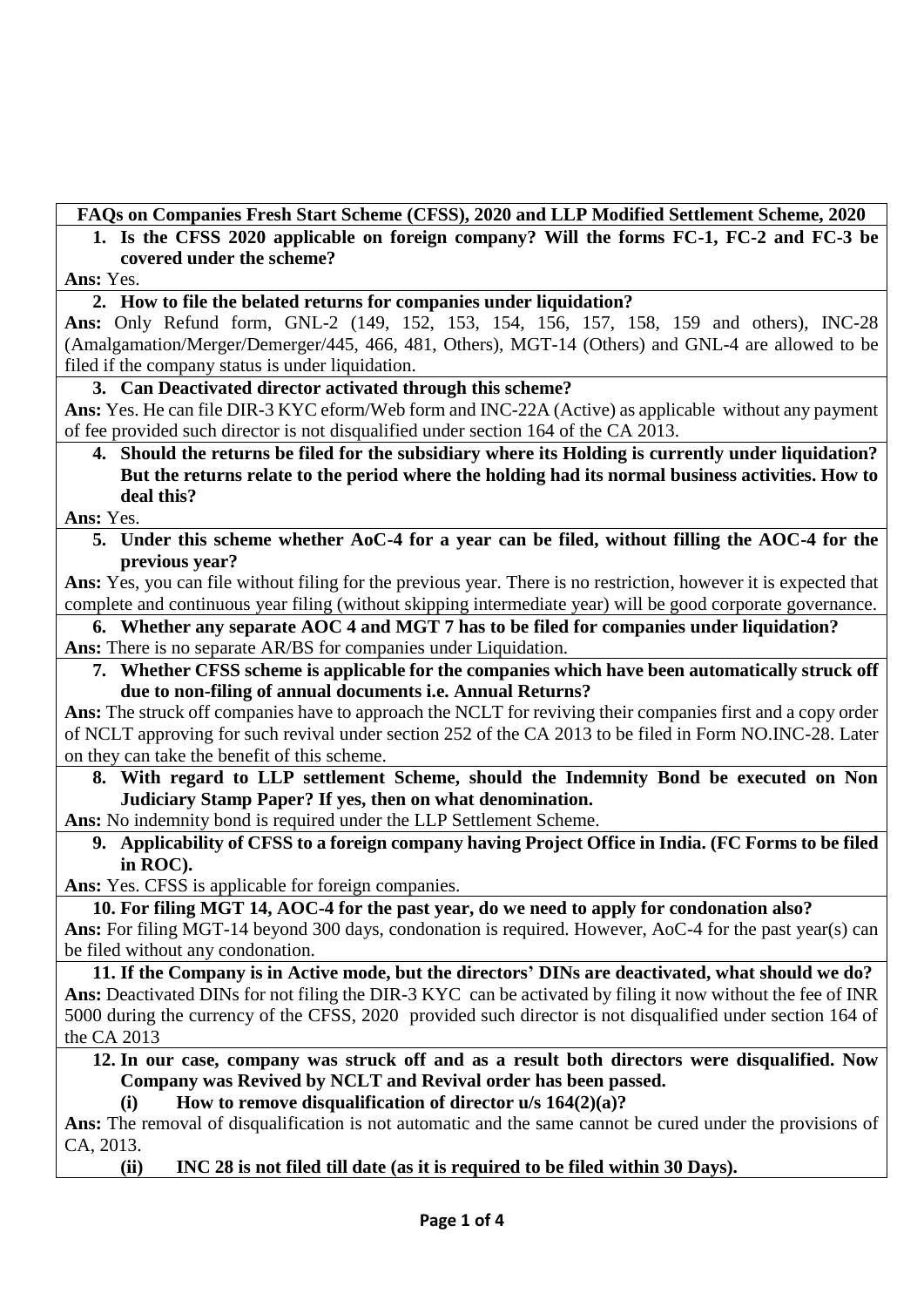**Ans:** INC-28 can be filed by an authorised signatory who can be added from backend by the jurisdictional RoC based on evidence produced by the company.

**(iii) How to do Annual filing of Past year?**

**Ans:** Past year filings can be made as per applicable norms.

**13. Can a company also file its old annual returns for 3 to 4 years without late fees? Ans:** Yes, without additional fee,

**14. The company is an inactive company. The company has defaulted in filing form SH-7. It now wants to file form SH-7 under CFSS 2020 scheme and simultaneously make application for striking off the name by filing form STK 2.** 

Ans: SH-7 can be filed with applicable fee and additional fee. The additional fee waiver is not applicable for SH-7 and charge related forms.

**15. Please let us know the List of eForms eligible for additional fee waiver during the currency of the CFSS, 2020 and LLP Modified Settlement Scheme, 2020?** 

**Ans:** List of forms (CA56/CA13/LLP) eligible for additional fee waiver is available at the link: [http://www.mca.gov.in/Ministry/pdf/CFSS2020\\_02042020.pdf](http://www.mca.gov.in/Ministry/pdf/CFSS2020_02042020.pdf)

**16. A Company was not able to file Satisfaction of charge in CHG 4 as the DIN of the director was deactivated. Now with this scheme can the company first update its returns, get the din activated and then file CHG 4 under this scheme even though there is a delay of 1 year?**

**Ans:** Deactivated DIN can be reactivated by filing DIR-3 KYC now without payment of INR 5000. Filing of CHG-4 towards satisfaction of charges beyond 300 days is NOT permissible, however for delay in filing satisfaction of charges, form no.CHG-8 may be filed and the power for such Condonation of delay (satisfaction) is vested with Regional Director(s)

## **17. Is CFSS-2020 scheme applicable to subsidiary of a foreign company registered in India and foreign company itself?**

**Ans:** Yes.

**18. Can LLP with Under Strike off or 'Defunct' status file form 8 and form 11 for past 3-4 years? (as per the scheme or even in general)?**

**Ans:** No.

**19. Can we file STK-2 without filing INC-20A in this scheme? As company has not started its business and even bank account is not opened by company. So want to strike off the name and close company to avoid any defaults and penalties.**

**Ans:** STK-2 can be filed by a company who has not filed INC-20A within 180 days of incorporation. After a period of 180 days of incorporation, filing of form INC-20A is allowed to be filed first. Thereafter, they can file STK-2 if they desire so by following the relevant provisions of the Act relating to Strike off procedure.

**20. How to rectify AOC 04 filed with inadvertent errors?**

**Ans:** AoC-4 or any other STP form filed with inadvertent errors can be marked as 'defective' by the jurisdictional RoCs based on evidence and formal request. Once the particular STP is marked as defective fresh filing has to be made.

**21. A Company already filed MGT-7 but AOC-4 is not yet filed. Can it file AOC-4 now? Ans:** Yes.

**22. Where orders have been passed by Hon'ble NCLT to restore the name of the company under section 252/253 subject to filing of all the pending documents and returns and no time limit is given in the order to file pending documents /forms/returns. The company has not yet filed the copy of order of NCLT with ROC. Can company avail this scheme and file all the pending documents without any additional fee?**

**Ans:** Yes, after filing INC-28 with a copy of order passed by NCLT.

**23. What about the additional fee already paid by the entities? Is this not a hardship on them who have already paid heavy additional fee in order to abide the compliance.**

**Ans:** The CFSS 2020 and LLP Modified Settlement Scheme 2020 have been notified in view of the COVID-19 To provide a first of its kind opportunity to both Companies and LLPs to make good any filing related defaults, irrespective of duration of default, and make a fresh start as a fully compliant entity.

**24. In the CFSS,2020 please suggest whether it would be applicable to Project office of a company in India having FCRN no.?**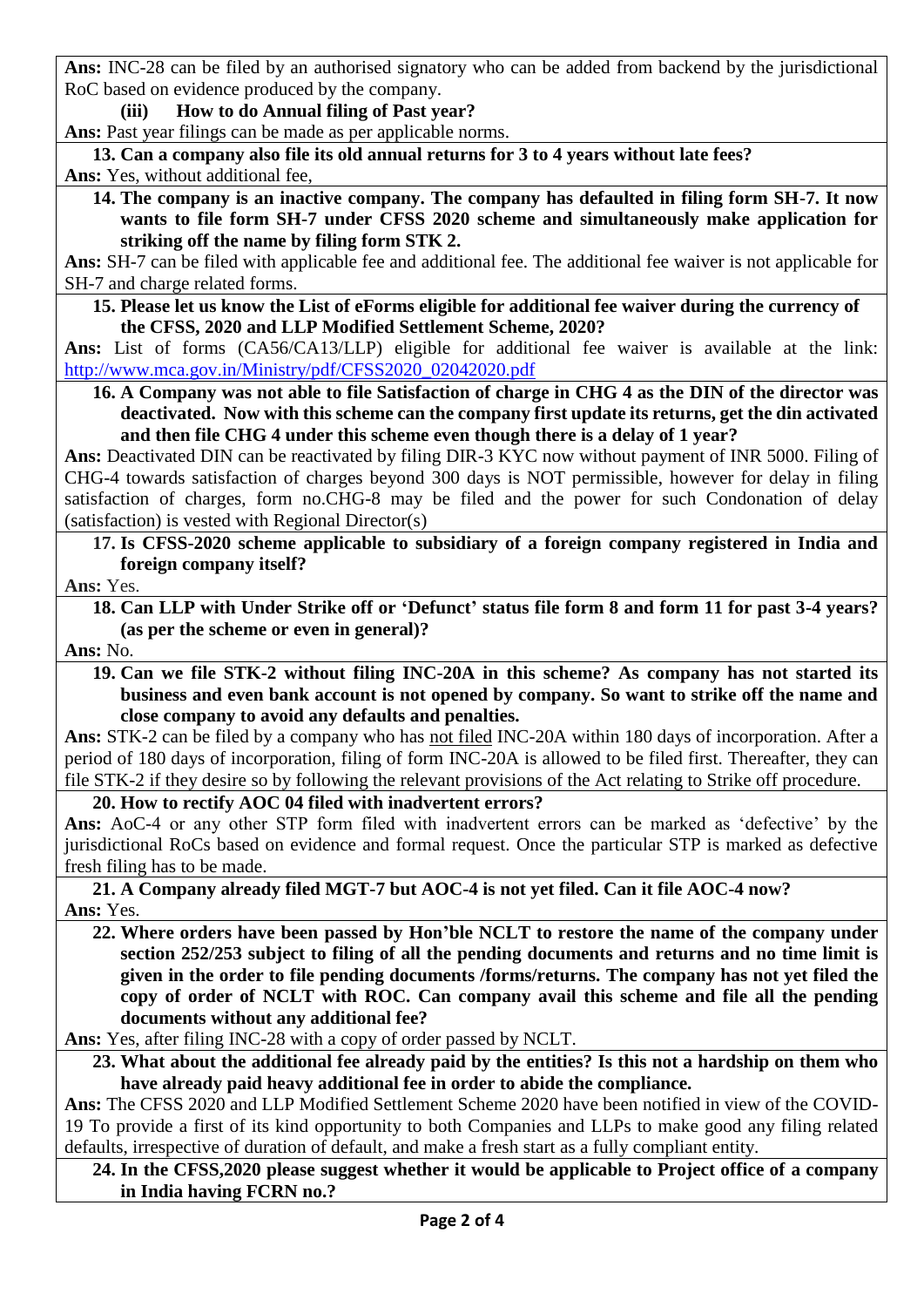**Ans:** Yes.

**25. For filing commencement of business form to newly incorporated companies now additional 180 days is allowed but which companies are allowed such benefit. What is the cut off dates for newly incorporated companies i.e., to companies incorporated from which date this benefit will get passed on?**

**Ans:** All newly incorporated companies are required to file a declaration for Commencement of Business within 180 days of incorporation under section 10A of the Companies Act, 2013. An additional period of 180 more days has been allowed for this compliance.(please see circulars issued in March, 2020)

**26. In the case of a company whose status as per MCA is active (for filing) but whose all directors are disqualified, what is the way out to avail the benefits of the fresh start scheme?**  Ans: Disqualification of Directors cannot be cured under the scheme.

**27. An LLP is under non-compliance of one form. The LLP has applied for strike off in February 2020. Whether such an LLP can withdraw strike off application and file the form?**

**Ans:** There is no specific process available for withdrawal of Form 24. If Form 24 is not yet approved, LLP may approach the jurisdictional ROC to 'reject' the form so that status of LLP gets marked to 'Active' and relevant filings can be made.

**28. Can companies with paid up capital between 5 crores to 10 crores which did not file Active form since CS was not appointed file the form now since threshold was increased to 10 crores from 5 crores from 01.04.2020?**

**Ans:** ACTIVE form can be filed without the fee of INR 10000.

**29. What are options available to a company the name of which has been struck off by the ROC but is having business activities for availing this scheme.**

**Ans:** The company has to approach NCLT and get an Order for reviving. Thereafter the company can take the benefit under CFSS.

**30. Does the scheme cover default for DIR-3 KYC?**

**Ans:** DIR-3 KYC can be filed without the fee of INR 5000.

**31. Does the CFSS 2020 allows refund of the late filing fee and penalty which are already paid on Company fillings made before march 2020?**

**Ans:** No.

**32. Whether immunity certificate will be generated automatically once CFSS form is uploaded or it will be subject to approval of concern ROC.**

**Ans:** Subject to examination and approval by the jurisdictional RoC.

**33. Whether late fees/additional fees be waived off after filing of Immunity Form i.e. full amount will be paid in advance (while filing of any form out of 76 forms) and refunded back after filing of Immunity Form?**

**Ans:** Additional fees would not be charged in respect of the 76 forms and such forms have already been displayed in MCA-21 portal.

**34. Will MCA be refunding the Additional fees received as clients have paid the same while filing the same in ROC during 2019-20?**

Ans: Additional fee waiver becomes applicable only during the currency of the scheme.

**35. Can a company whose director has been disqualified can use this scheme?**

**Ans:** The CFSS 2020 is applicable for defaulting companies to file the belated documents and does not extend to curing the disqualification of Directors.

**36. Additional fee is still showing in enquire fees menu in MCA portal. Whether it needs to be updated in portal? Or it is get updated after filing forms and generating SRN.**

Ans: Yes, it gets updated while generating challan.

**37. In the original LLP Settlement Scheme, the additional fee was to be paid at INR 10 per day up to a maximum of INR 5000, in the modification LLP Settlement Scheme there is no additional fees. Is the understanding correct?**

**Ans:** Yes.